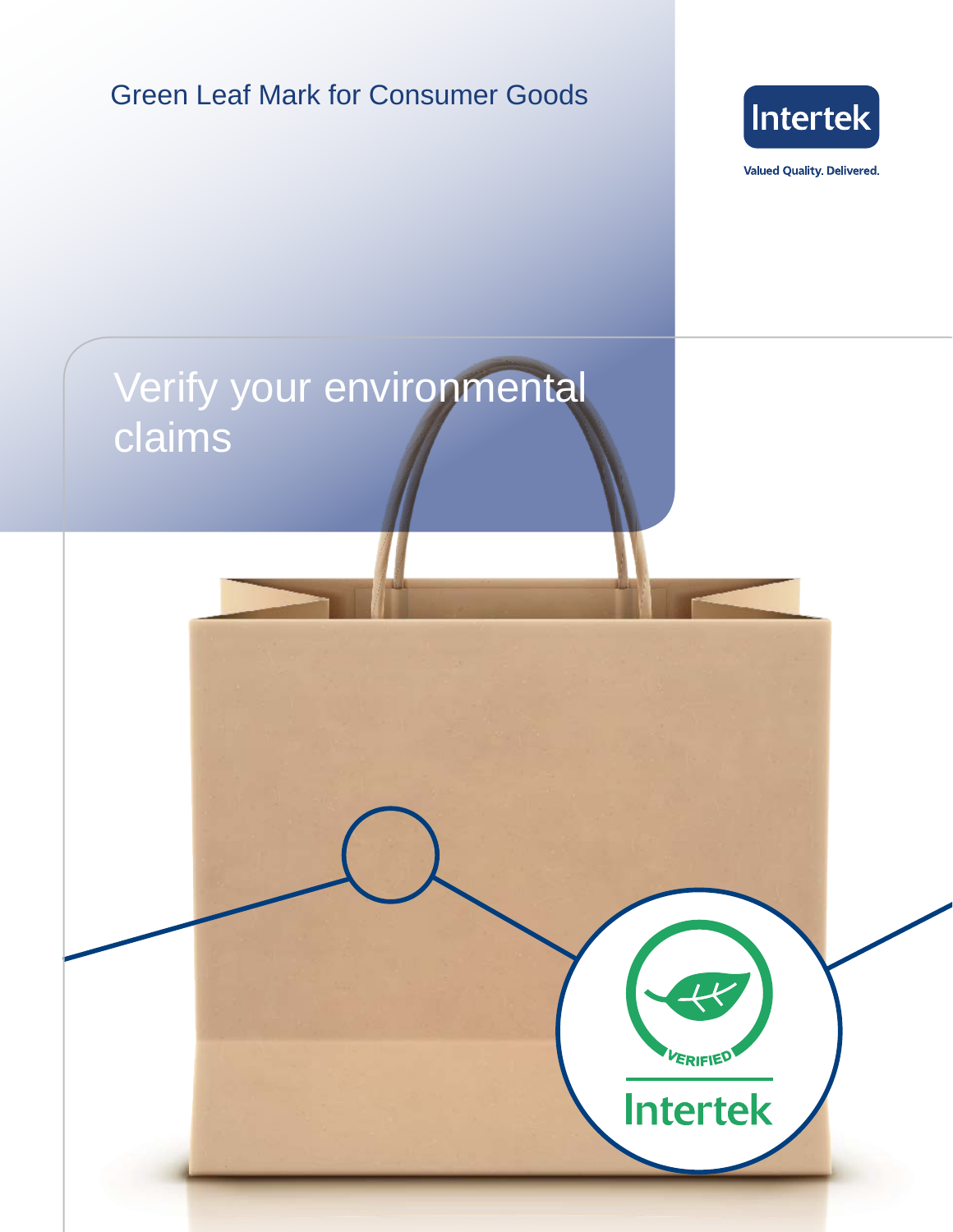## When it comes to the challenges of validating your environmental claims, Intertek has the solution.

### **Your Challenges**

Today's consumers have unlimited options when purchasing environmentally friendly or sustainable products, and cannot always trust that the claims advertised are true and accurate. It is up to manufacturers, brands and retailers to substantiate these claims in order to provide consumers with promises they can really trust. In turn, manufacturers, brands and retailers seek to promote their environmental credentials and efforts related to designing, sourcing and manufacturing eco-friendly products as market differentiators in the competitive consumer goods marketplace.

To achieve brand loyalty and market share, manufacturers, brands and retailers need to go beyond self-declared claims to avoid being accused of "green washing" by media and consumers, and move toward independent third-party labels.

Guides have been issued on environmental marketing claims by U.S., Canadian and European authorities.

### **Our Solutions**

#### Green Leaf Mark for Consumer Goods

Intertek's Green Leaf Mark is a consumer product and systems verification that validates your environmental claims have been independently verified and can be used to enhance the marketability of your product. With the Intertek Green Leaf Mark, manufacturers, brands and retailers can provide business clients and consumers with the confidence that environmental claims concerning their product(s) are verified by an international independent third-party testing, auditing and certification body.

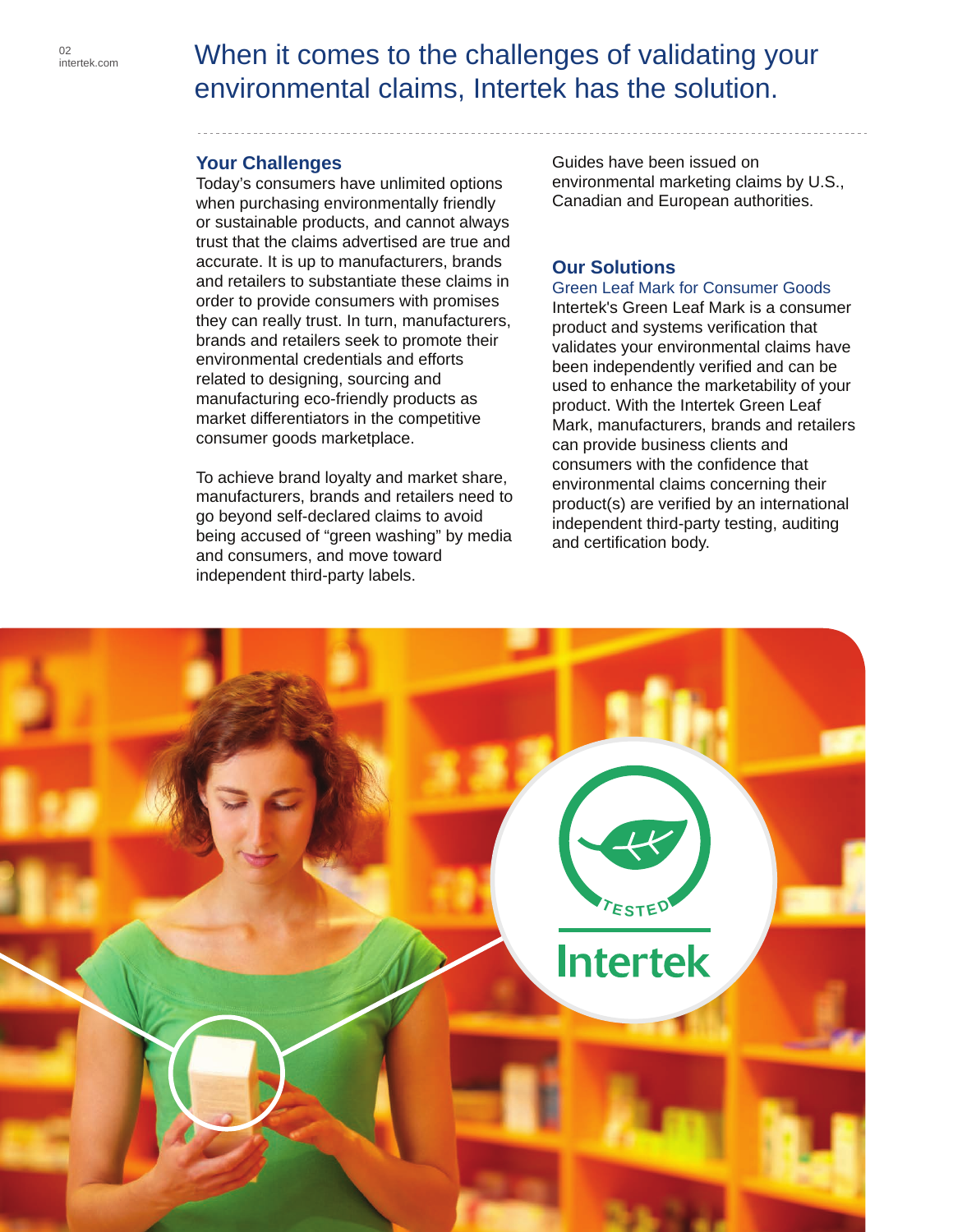# When it comes to the challenges of validating your environmental claims, Intertek has the solution.

The current scope of the Green Leaf Tested Mark includes:

- *SVHC (Substance of Very High Concern)*
- *Low VOC (Volatile Organic Compound)*
- *PVC Free*
- *Chemical Aspects of Raw Materials & Components*

The current scope of the Green Leaf Verified Mark includes:

- *Recycled Content*
- *Environmental Impacts (Carbon Footprint, Energy Use)*

We can also assist you with other types of claims.

### A Competitive Edge

With the Green Leaf Mark, you will raise your profile as an environmentally conscious organization and increase your brand value to your customers. The Green Leaf Mark logo can be directly printed on your product's packaging or tag, used as a communication tool on your website or at the point of sales to reinforce your green claims.

#### **Flexibility**

Intertek's Green Leaf Mark offers flexibility because it can be used to address multiple environmental regulations. It is as easy as starting with only one environmental claim and then building green credentials using the Green Leaf Mark as a multi-attribute mark.

#### Green Leaf Mark Database, QR Barcode and Product Communication Platform

Once your claims have been validated, your product will appear on Intertek's website for considered products to enable buyers and consumers who are looking for third-party validated claims quick and easy access to information about your product. New communication technologies such as QR barcode can also be incorporated to include content used for consumer education.

### The Green Leaf Mark Process

The Green Leaf Mark Process is a straightforward, three-step process. Once you achieve the relevant requirement, you can use the Green Leaf Mark to educate and communicate to consumers about the sustainable attributes of your products, your environmental policies and your brand's commitment to designing, sourcing and manufacturing eco-friendly products.

| <b>Application</b>                                                                                                              | <b>Evaluation &amp; Testing</b>                                                                                                                                                                                                  | <b>Granting CoC</b>                                                                                                                    |
|---------------------------------------------------------------------------------------------------------------------------------|----------------------------------------------------------------------------------------------------------------------------------------------------------------------------------------------------------------------------------|----------------------------------------------------------------------------------------------------------------------------------------|
| - Claim/s<br>- Products/articles<br>- Documentation<br>- Type of verification<br>- Number of factories<br>- Identify label/mark | - Documentation review,<br>on-site audits or testing<br>- Delivery of report<br>- Review and evaluation<br>of testing or auditing<br>reports<br>- Transmission of<br>completed evaluation<br>and testing and auditing<br>reports | - CoC (Certificate of<br>Conformity)<br>- Green Leaf Mark<br>testing and verification<br>- Update database<br>- Valid for up to 1 year |

### **The Green Leaf Mark Three-Step Process**